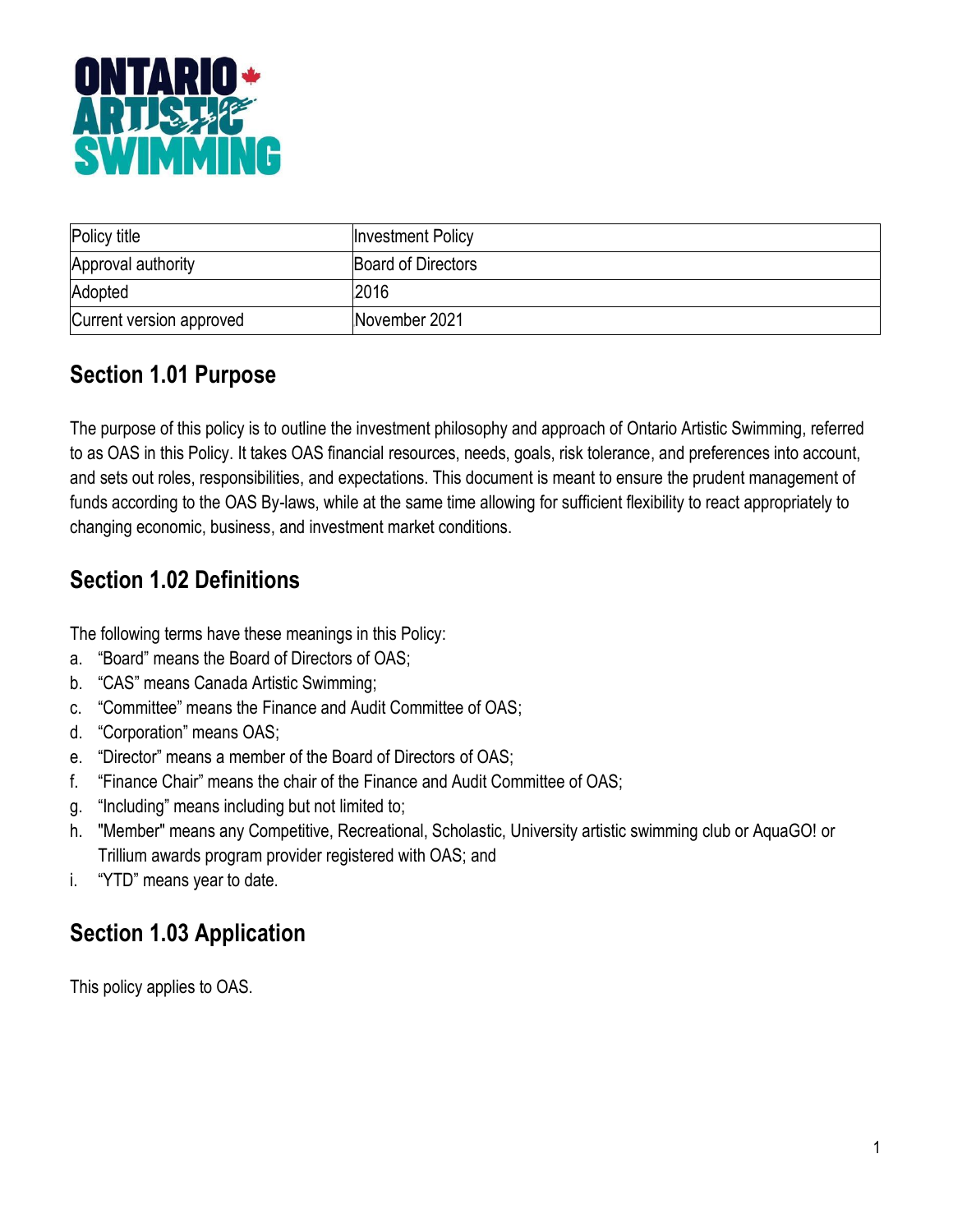

#### **Section 1.04 Investment Principles**

- a. **Safety of principal and interest**: Only investments that guarantee a return of principal should be used.
- b. **Income maximization**: Once the safety of principal and interest principle is met, the corporation should attempt to maximize the income generated by these securities.
- c. **No uncertainty as to income to be earned**: Total income should be determined when purchased.
- d. **Hold to maturity**: The intention when purchasing investments must always be to hold until maturity.
- e. **Provide clear direction to the managing agent**: Have a clear plan to ensure accuracy of investments.

### **Section 1.05 Investment Policies**

- a. **Preparation of an investment plan**: Before investing any monies, the Board shall develop an investment plan based on the anticipated cash requirements as set out in the most recent budget.
- b. **Securities and deposit registration:** All investments must be registered in the name of the Corporation (Ontario Artistic Swimming) and held in a segregated account by a member of the Investment Dealers Association of Canada and insured by the Canadian Investor Protection Fund (CIPF). For approved members, refer to [http://www.cipf.ca/Public/MemberDirectory.aspx.](http://www.cipf.ca/Public/MemberDirectory.aspx)
- c. **Maximum investment maturity:** It is recommended that the maximum maturity for any investment be no more than one (1) to three (3) years, except in rare and unusual circumstances.
- d. **Portfolio composition:** This should be based on the board-developed investment plan and the anticipated cash needed in the one (1) to three (3) year plan. An example of a possible composition of a portfolio as a starting point is: 20% to 30% of total assets should be invested in short-term, liquid investments of less than one (1) year of maturity; 20 to 80% of total assets should be invested in longer-term (one (1) to three (3) year) securities that will mature to meet future expenditures. These investments can typically benefit from higher interest rates.
- e. **Implementation:** Once a decision has been made about how the fund assets are to be managed, the board should pass a motion similar to the following:

*On a motion by \_\_\_\_\_\_\_\_, seconded by \_\_\_\_\_\_\_\_\_\_ and carried, it was resolved that based on the investment plan presented and the attached guidelines, Synchro Swim Ontario will invest the Corporation reserve fund assets in accordance with the investment plan dated \_\_\_\_\_\_\_\_\_.*